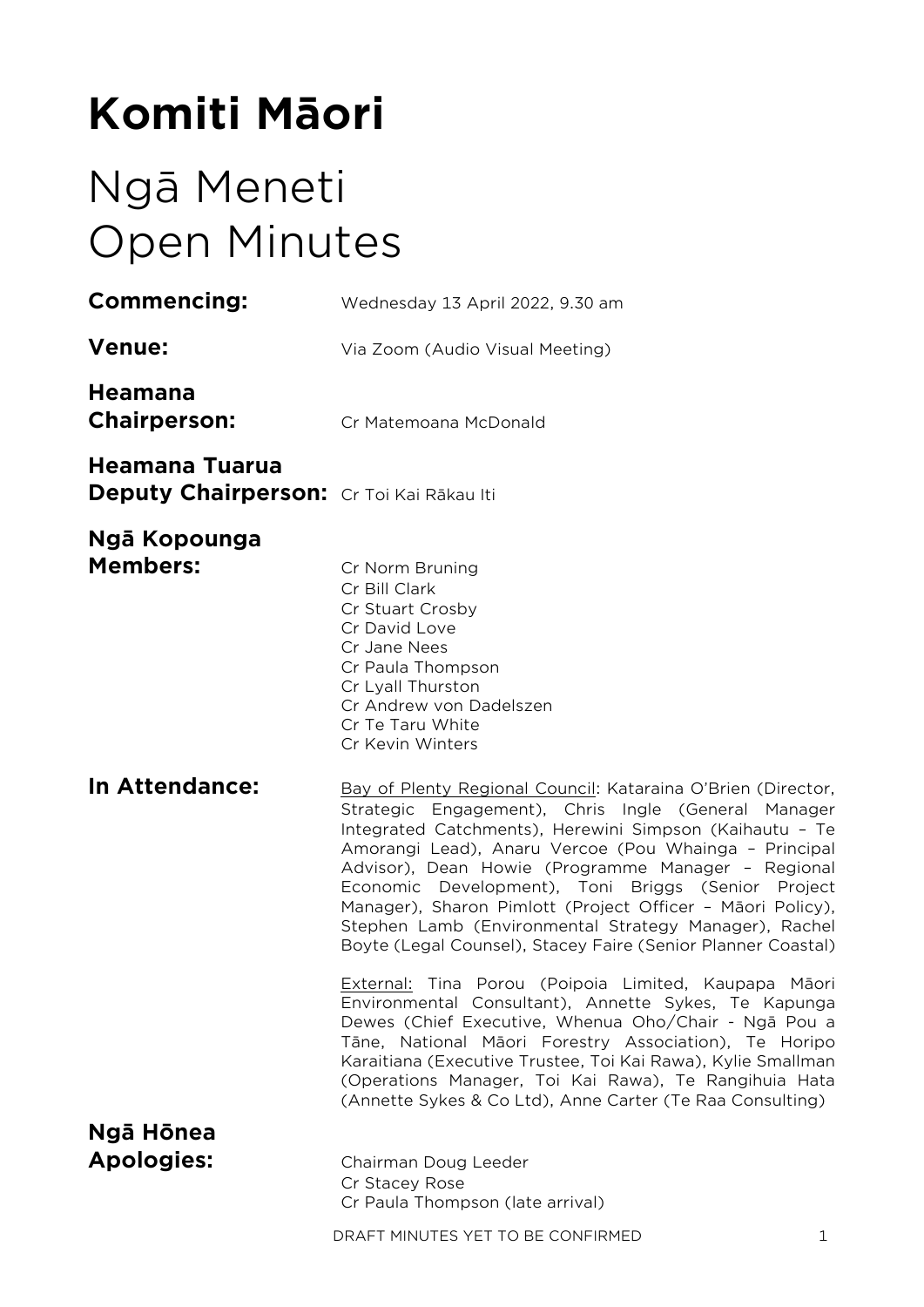# **1. Opening Prayer Karakia Whakatuwhera**

A karakia was provided by Cr Toi Kai Rākau Iti.

# **Declaration of Public Recording**

The Chair advised that the public section of the meeting was being recorded and would be made available on the Bay of Plenty Regional Council website and archived for a period of three years.

Recording of the Meeting: [Komiti Maori Meeting -](https://www.youtube.com/watch?v=5_nhYwySpwA&t=3296s) YouTube

## **2. Apologies Ngā Hōnea**

#### **Resolved**

**That the Komiti Māori:**

**1 Accepts the apologies from Chairman Doug Leeder for absence, Cr Stacey Rose for absence and Cr Paula Thompson for late arrival tendered at the meeting.**

> **McDonald/Iti CARRIED**

# **3. Declaration of Conflicts of Interest Whakapuakanga o Ngā Take Whai Taha-Rua**

None declared.

# **4. Minutes Ngā Meneti**

**Minutes to be Confirmed Kia Whakaūngia Ngā Meneti**

### **4.1 Komiti Māori Minutes - 22 February 2022**

#### **Matters Arising**

In relation to Minute Item 7.2, Chairperson's report, the Chair noted that the followup action for a presentation to be provided by Tina Porou was an item on the agenda for this meeting.

#### **Resolved**

#### **That the Komiti Māori:**

**1 Confirms the Komiti Māori Minutes - 22 February 2022 as a true and correct record.**

> **McDonald/White CARRIED**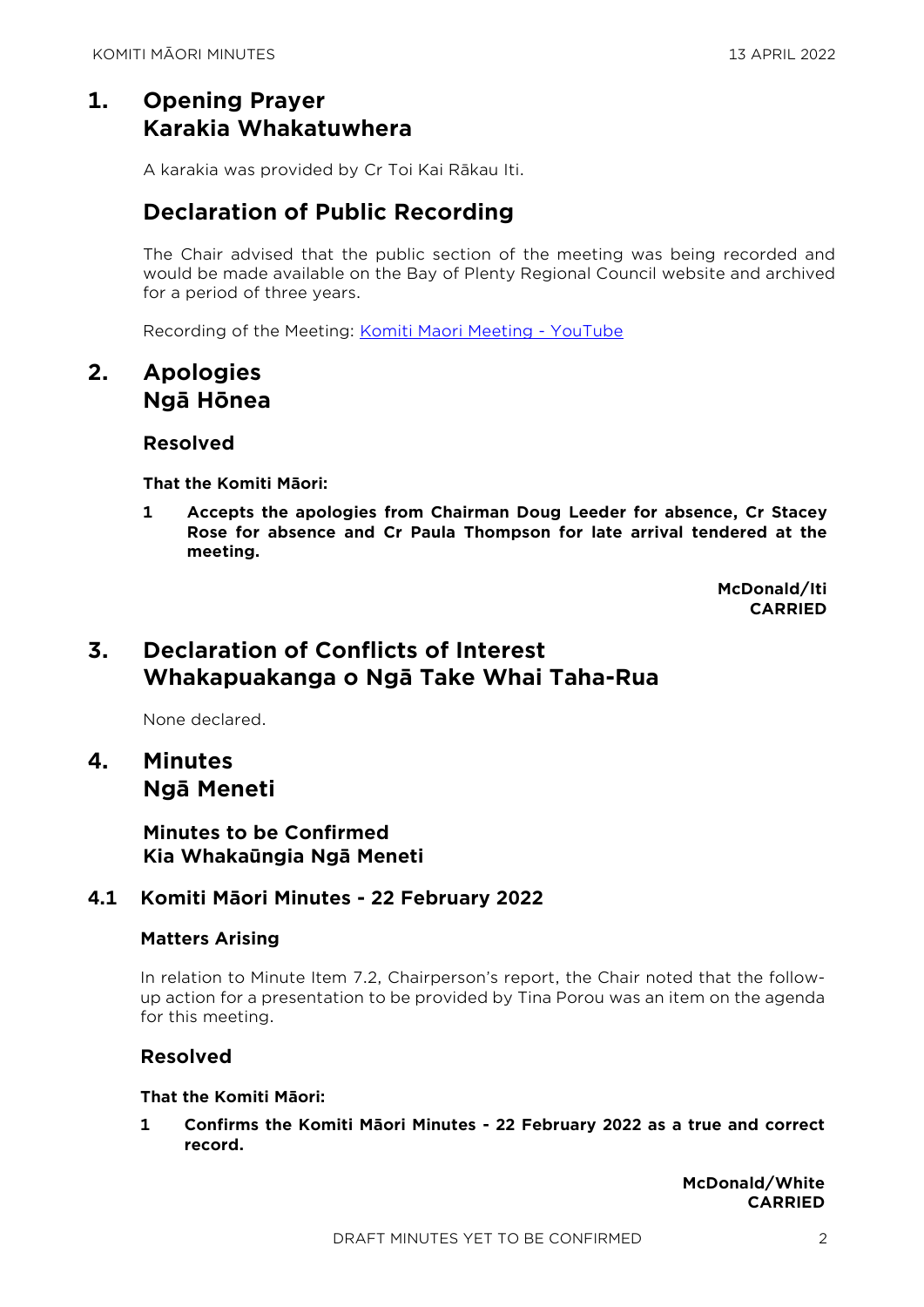# **5. Presentations Whakaaturanga**

#### **5.1 Te Mana o Te Wai and Changes for Decision Makers**

*Presentation - Te Mana o Te Wai - A framework for Three Waters: Objective ID A4064673* 

Presented by: Tina Porou (Poipoia Limited, Kaupapa Māori Environmental Consultant)

Tina Porou provided an overview on the implementation of Te Mana o te Wai (TMoTW) and its application across freshwater management systems from a Māori planning perspective.

#### **Key Points:**

- The current National Policy Statement for Freshwater Management (NPSFM) was far reaching in providing opportunities for hapū/whānau to participate.
- NPSFM's definition for TMoTW was being used for Three Waters with some slight amendments in how it was defined and TMoTW's overarching principles and values were expected to be used in all freshwater management decision-making.
- There was no limitation in how tangata whenua wished to participate, which would be a substantial transition for local authorities.
- TMoTW hierarchy of obligations provided another level of transformation, placing the first obligation to the health and wellbeing of water bodies over essential needs of people, and social, economic and cultural needs.
- The application of TMoTW principles (Mana whakahaere, kaitiakitanga, manaakitanga, governance, stewardship, care and respect) were crucial to upholding the integrity of TMoTW.
- Mana whenua wished to participate at all levels of freshwater management.
- Preliminary phases of the National Objectives Framework process for mana whenua to define what TMoTW was for them was taking place across the country.
- Outlined the composition of Three Waters entities comprising 50/50 mana whenua representatives and how they must give effect to TMoTW.

9:52 am – Cr Thompson **joined** the meeting.

- Approximately 7,000 practitioners was a conservative estimate of the number of Iwi/hapū practitioners required over the next 10 years to support the current system
- Work taking place to support Iwi/hapū/whānau and councils to implement TMoTW included:
	- o Government TMoTW funding to provide training for Iwi/hapū kaitiaki practitioners in place.
	- o An audit process for Iwi, hapū and councils to review their infrastructure to ensure they were Treaty and TMoTW compliant.
	- o Te Oranga o te Taiao, the new framework for resource management reform, would assist councils to ensure they were ready and had a work plan to fill gaps that may not occur.
	- o Training and planning tools would be available for mana whenua, council staff, applicants and decision-makers to utilise.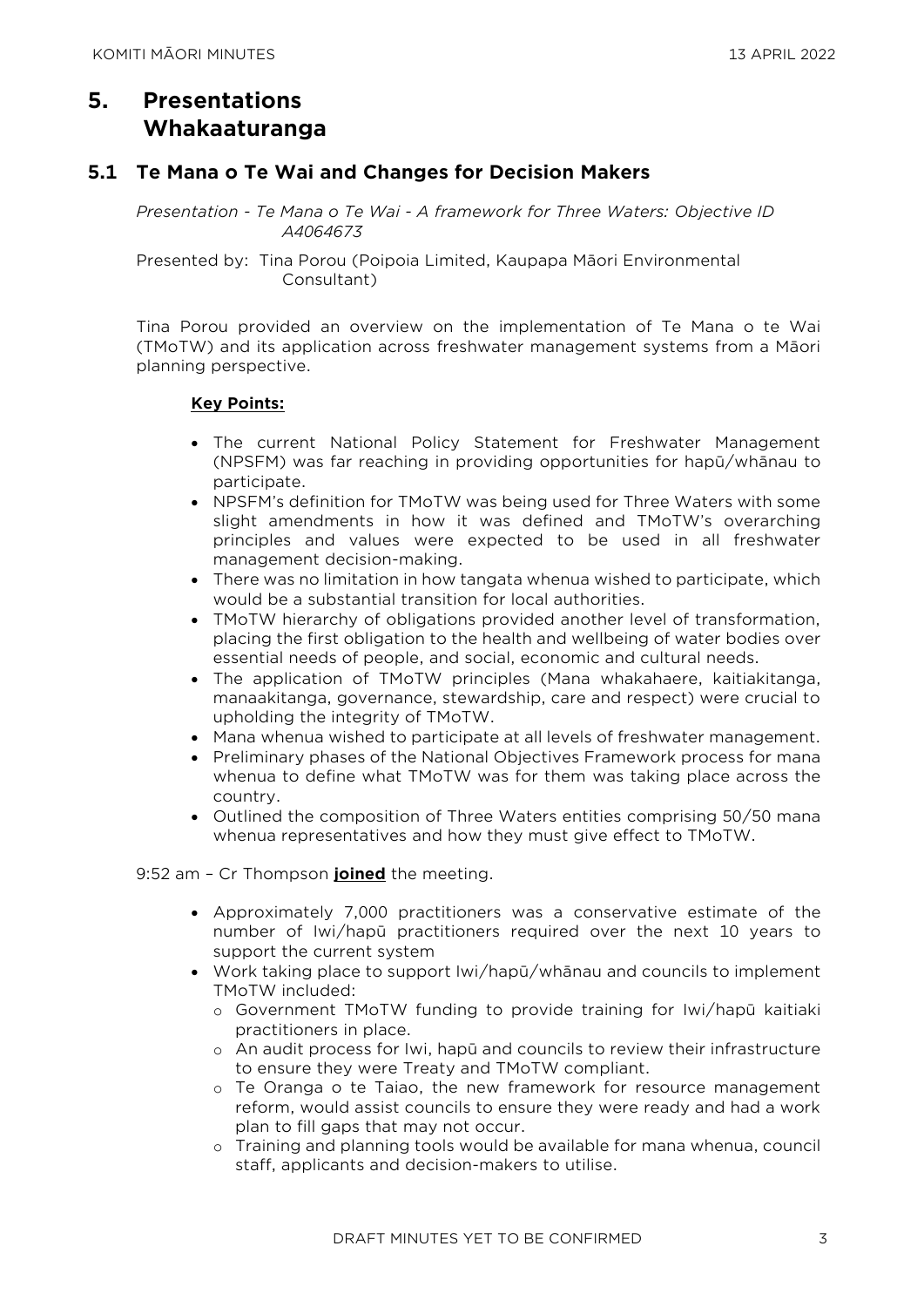o A land and water pilot project would focus on Iwi/hapū FMUs in applying NOF and setting limits.

#### **In Response to Questions:**

- Co-governance models were a Crown construct and not the ultimate goal for iwi/hapū, but were a stepping stone towards decision-making and having control over their whenua and wai.
- TMoTW provided a framework for commercial users to operate within limits in a way that would look after the wai, be more sustainable and provide for inter-generational growth.
- Māori land corporations and trusts were seeking certainty and clear limits to operate which may require change and innovative solutions to work.
- Current funding for tangata whenua to engage in resource management reforms was disproportionate and needed to be equitable.
- Uncontestable and direct funding was needed from the government and rates in order to create efficiencies and effectiveness across the systems.
- Substantial transformation and cultural shift towards placing Iwi as partners would be critical to successful systems.
- Mechanisms for Iwi leaders and Iwi/hapū/whānau in dealing with the complexities of the resource management reforms was mixed and evolving, noting that post-government settlement entities did not necessarily have the infrastructure to support and provide solutions.
- Flexibility was needed to enable hapū/whānau to create the space to strategize and determine their own representations on issues.

#### **Key Points - Members:**

- TMoTW hierarchy of obligations would require a reverse in thinking for water users.
- Acknowledged the need to plan and assist building capability for Iwi/hapū/whānau to engage and strategize.
- Commended the presentation which had provided clarity on the TMoTW model, and challenges and issues for iwi/hapū.
- Requested future updates from Tina on how matters were progressing.

#### **5.2 Perspectives on Mana Whakahaere**

*Presentation - Mana Whakahaere: Objective ID A4077158* [⇨](../../../RedirectToInvalidFileName.aspx?FileName=KM_20220413_MAT_3479.PDF)

Presented by: Annette Sykes on behalf of Te Tai Kaha Māori Collective

Annette Sykes presented on behalf of Te Tai Kaha Māori Collective, a group established to bring together Māori perspectives from the New Zealand Māori Council and Federation of Māori Authorities, who had a large interest in Māori landowner matters and issues for hapū/groups that had not reached Te Tiriti settlements with the Crown.

#### **Key Points:**

• TMoTW was a conceptual framework to ensure the qualitative and consumptive use of water, which utilised tikanga through the primary principles of mana whakahaere, kaitiakitanga, manaakitanga, governance, stewardship, care and respect.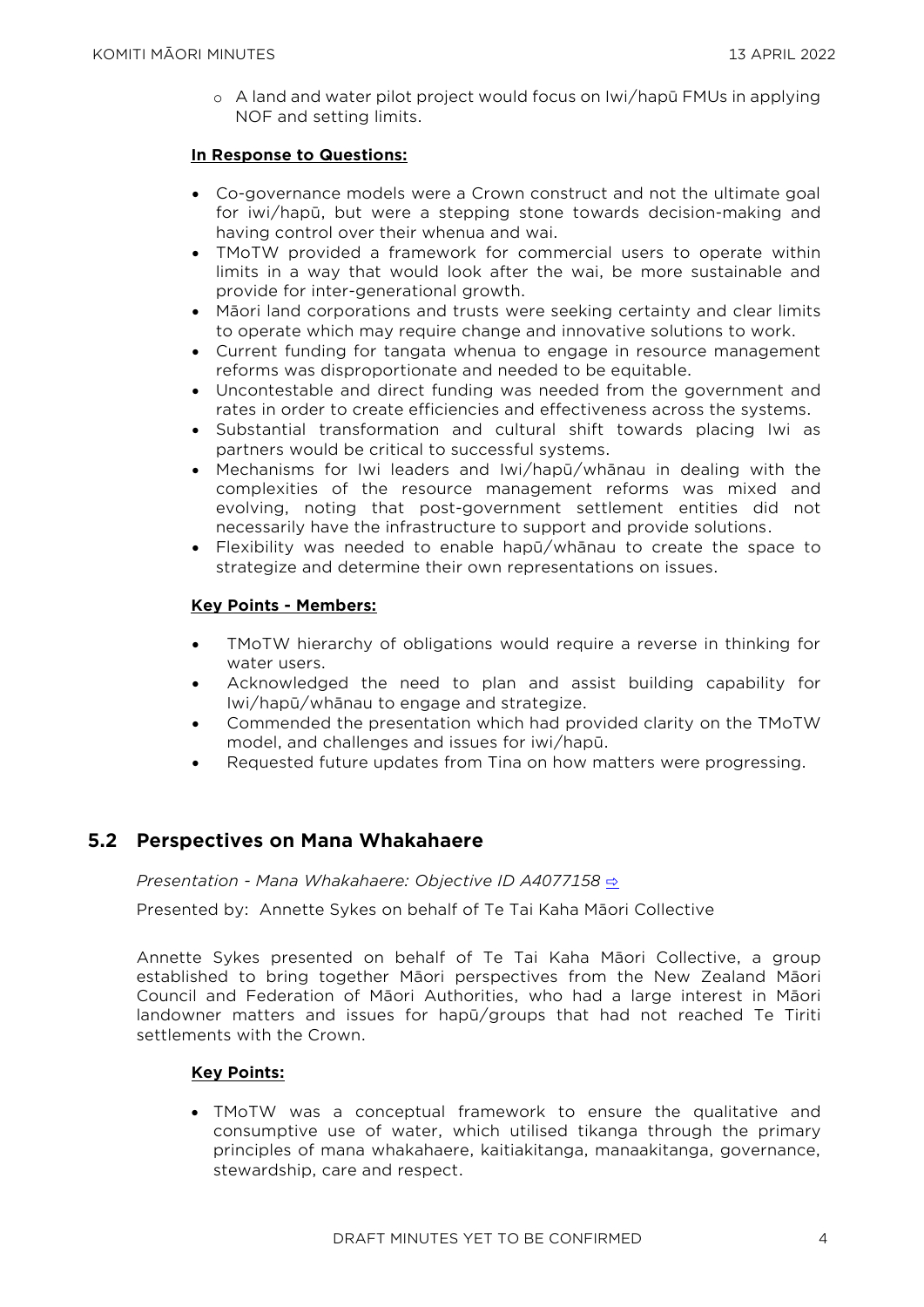- TMoTW principles were universal to ensure the availability of healthy and sustainable water for future generations.
- Emphasized the importance of the NPSFM definition for mana whakahaere and its understanding as the primary guidance for councils and tangata whenua.
- Te Tiriti o Waitangi defined primary rights holders (mana whenua) as hapū, which implied this as being those who possessed ahi kā, i.e. Māori landowners, hapū, marae, iwi, post-settlement government entities and hapori.
- Developing and taking account of mana whakahaere was a Te Tiriti o Waitangi obligation for Treaty partners, which Iwi/hapū needed to adapt and organise how they provide for democratic and participatory decisionmaking.
- The legal principle of mana motuhake entitled Māori to identify who represented them on positions of interest, which there was a lack of attention and investment.
- Engagement using the right processes, tikanga and providing ample time for Iwi/hapū to form coalitions would provide for enduring outcomes.
- Agreed that Councils did not have sufficient funding to implement TMoTW and that Central Government funding should be provided rather than imposing costs onto ratepayers.
- Mana whakahaere comprised a spectrum of arrangements that needed flexibility, innovative solutions, needed to be functional, accountable and have alternative dispute resolution processes in place.
- Governance for TMoTW meant prioritising the first right to the mauri of wai, embedding co-management and partnerships, respecting multiple and overlapping interests, listening to tangata whenua in what mana whakahaere means to them, providing flexibility, innovation and resourcing, and building cultural capacity.
- The intersection between resource management reforms, climate change adaptation and TMoTW needed consideration to prevent duplication.
- Noted the obligation to mana atua (values and principles) to guide human relationships (mana whakahaere and mana tangata) to ensure the primary obligation of the wellbeing and mauri of the mana whenua (Papatuānuku and taiao).
- Recommended for further reading the reports of Professor Jacinta Ruru, Professor Andrew Geddis and Dr Richard Meade that were available at [www.foma.org.nz.](http://www.foma.org.nz/)

#### **In Response to Questions:**

- Regarding democracy and its consistency with tikanga, the process of selection of mana whenua representatives was for mana whenua to determine however, noted that decision-making around this should have time limits to ensure the needs of whānau/hapū members were met.
- Sought the support of councils to provide the resources to help facilitate the process for mana whenua.
- Agreed that representation on co-governance and co-management forums should be broad and at place (local).

#### **Key Points - Members:**

- Acknowledged the loss and passing of the late Moana Jackson and his substantial contribution and leadership to constitutional and indigenous issues.
- Noted the constitutional change that was in front of Aotearoa New Zealand and the opportunities it presented.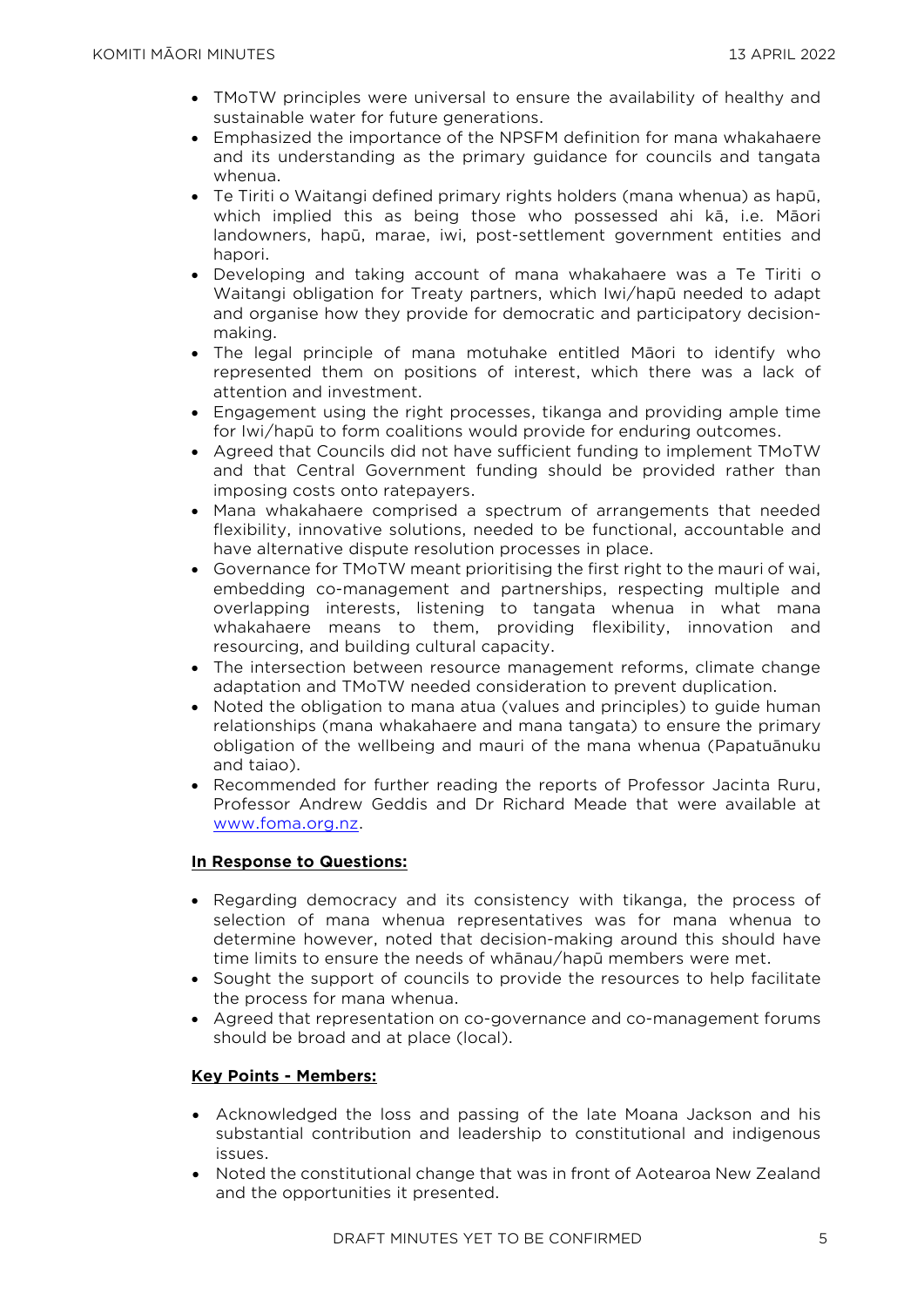- Commended the presentations from Annette Sykes and Tina Porou, which were paving the way for Māoridom.
- 11.20 am the meeting **adjourned**.
- 11.20 am Cr Clark, Cr Iti and Cr Crosby **withdrew** from the meeting.
- 11.30 am the meeting **reconvened**.

#### **5.3 Impacts of proposed changes to the Emissions Trading Scheme – A Māori perspective**

*Presentation - Emissions Trading Scheme - A Maori Perspective: Objective ID A4078533* [⇨](../../../RedirectToInvalidFileName.aspx?FileName=KM_20220413_MAT_3479.PDF)

Presented by: Te Kapunga Dewes - Chief Executive, Whenua Oho

#### **Key Points:**

• Whenua Oho (Māori landowner advisory and advocacy service) and the newly established organisation Ngā Pou a Tāne (National Māori Forestry Association) were assisting and empowering Māori landowners to awaken their land through forestry and have a voice across the spectrum of social, economic and environmental issues.

11.35 am – Cr Crosby **entered** the meeting.

- Māori landowners wanted exotics in the "permanent forest" category as a sustainable development opportunity which the Emissions Trading Scheme proposed to remove.
- Exotics aligned with Māori values and landholdings, were a financially enabling activity and provided a pathway to indigenous forests.
- The Emissions Trading Scheme (ETS) was a blunt instrument and artificial construct that was designed to influence behaviour.
- The ETS had a tenuous correlation with international accounting, national adaptation and climate change and there was a misconception of it being "the methodology" to constrain and provide for the removal of carbon emissions.

11.40 am – Cr Iti 11.35 am **entered** the meeting.

- Afforestation aligned with the underlying values for Māori and was better than pastoral use from an environmental perspective.
- Māori land characteristics lent itself to afforestation and would uplift and realise economic benefit for underutilised Māori land.
- Legislative constraints and loss of financial compensation were imposed on pre-1990 indigenous forests, of which Māori were the second largest owners.
- Outlined the financial and capability hurdles for Māori land trusts and the financial opportunities that would be lost from excluding exotics from the ETS permanent category.
- Approximately 80,000-160,000 hectares of Māori land that would be impacted by the ETS was predominantly located in the Waiariki, Te Tairawhiti and Te Tai Tokerau electorates.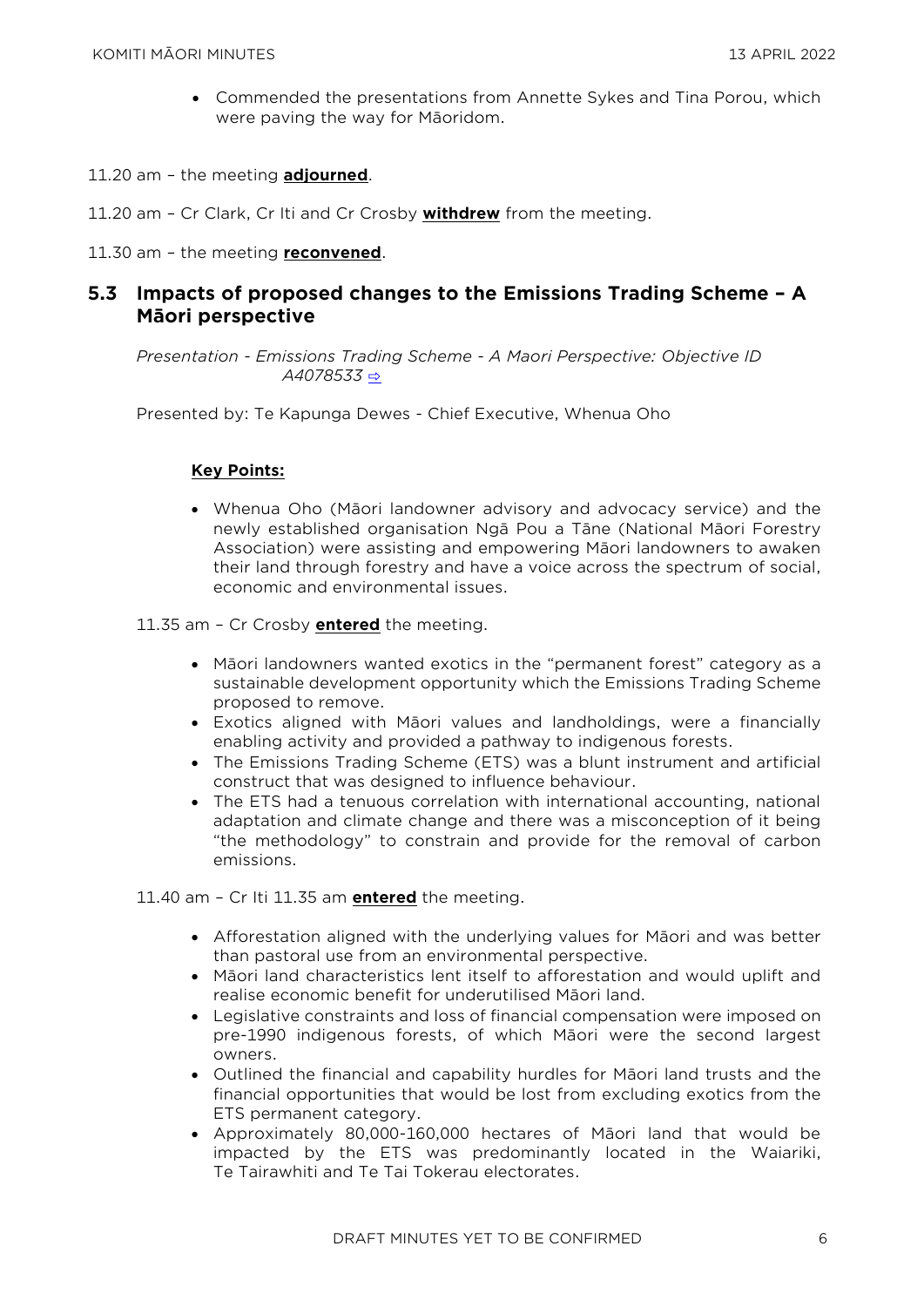• Despite statements made by the Minister for Forestry, research and guidelines were available on the Ministry for Primary Industries' website that supported the transition of exotics into native.

#### 11.50 am – Cr Clark **entered** the meeting.

- 77 percent of Whenua Oho's clients were interested in growing exotic pine for managed transition to native as an achievable pathway.
- A number of Māori landowners were unaware of the opportunities that were about to be taken away from them given the proposed ETS timeframes.
- Taking exotics out of the permanent category only met the needs of wellfunded and organised farming lobby groups.
- Bay of Plenty Regional Council had a significant constituency that would be impacted by the ETS and considered it was Council's responsibility to reflect this position in their submission to the Minister.

#### **In Response to Questions:**

- The primary aim was to advocate growing exotic pine on marginal remote land. While native biomass was more preferrable on steeper slopes than pine, forestry was better than pasture from an environmental perspective.
- Economically, the net present value of exotic afforestation (\$50K/hectare) outstripped beef and lamb (\$4,500/hectare) and also provided better return than dairy (\$30-35K/hectare).
- There was good research and evidence that exotic pine was a good nursery crop for indigenous forests and had a better sequestration rate than manuka and kanuka.
- Leasing land that was classified 6-8 had minimal return (\$100-\$200/hectare per annum) and financial lending options for Māori owned land remained unresolved.
- Under the ETS, the permanent forestry category required 30 percent canopy cover and allowed selective logging and transition if the landowner chose. There were no changes to rotational forestry under the regulation.
- Forestry logging slash was a detrimental impact to the environment that was unacceptable and which the industry needed to manage responsibly.
- The Climate Change Commission's target to plant 300,000 hectares by 2035 would not happen if exotics were removed from the permanent category.

#### **Key Points - Members:**

- Considered exotic pine biomass settings on steep slopes on above land use classification 6 were untenable – land slippage impacts.
- Thanked Mr Dewes for his valuable insights and would consider the issues raised in Council's submission to the Minister.

#### **Items for Staff Follow Up:**

• Provide Councillors a copy of Council's submission to the Minister on the ETS.

# **6. Reports Ngā Pūrongo**

**Information Only Hei Pānui Anake**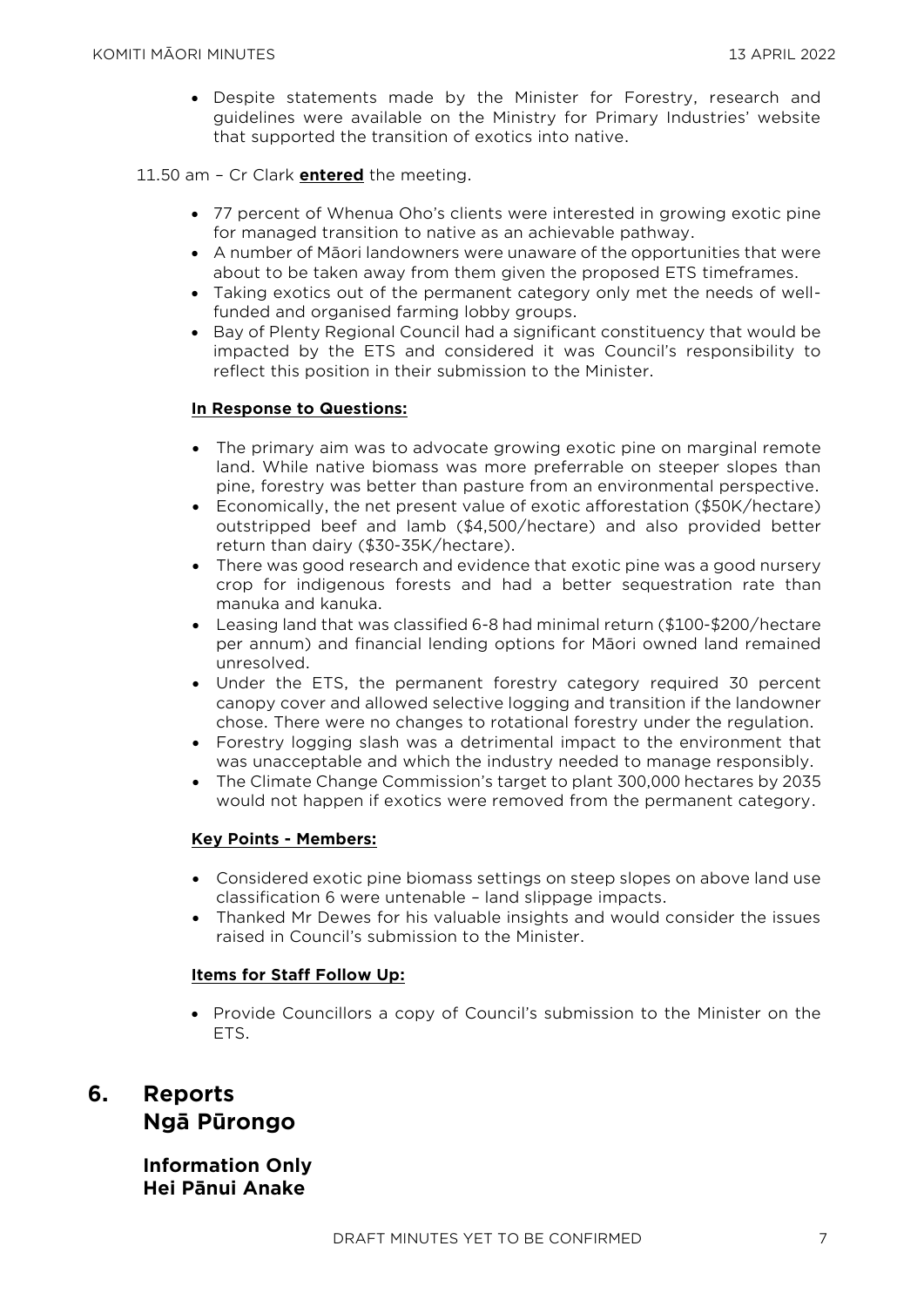## **6.1 Toi Kai Rawa progress report**

*Presentation - Toi Kai Rawa Trust Update: Objective ID A4074071* [⇨](../../../RedirectToInvalidFileName.aspx?FileName=KM_20220413_MAT_3479.PDF)

Presented by: Te Horipo Karaitiana, Executive Trustee and Kylie Smallman, Operations Manager/Acting Chief Executive, Toi Kai Rawa

Te Horipo Karaitiana and Kylie Smallman provided a presentation on key highlights and progress to date on Toi Kai Rawa's (TKR) Pakihi Ora, Tangata Ora and Whenua Ora workstreams.

#### **Key Points:**

- TKR's primary role was to use a Mātauranga Māori framework to design solutions into the gaps.
- The team had expanded to 10 staff members who were working on various projects across the region.
- 80 percent of the 36 projects in 2021/2022 were complete.
- Pakihi Ora workstream:
	- o Progress was underway on connecting Māori business networks in the region;
	- o Social procurement a report had been completed by Māori economist Dr Jay Whitehead, which estimated \$126 million of revenue was required to support the transformation of Māori whānau in the region.
- Tangata Ora workstream:
	- o Hihiko Te Arawa Auaha lead project would establish 12 innovation hubs within schools by June 2022.
	- o Schools would design their own innovation plan based on their needs. TKR would engage with STEAM and digital tech providers to ensure the innovation hubs were of value and fit for purpose.
	- o Covid-19 had been disruptive, however a mixed model with online delivery was in place to continue to deploy the project.
	- o Lee Timutimu had established Te Matarau (Māori Tech Association) with approximately 100 entrepreneurs already engaged.
	- o Ministry of Education had contracted TKR to provide six Tech Innovation Summits (Ko Māui Hangarau) for senior Māori secondary school students.
	- o The Spark Foundation had offered to fund Māori tech scholarships and TKR were designing the scholarship programme.
- Whenua Ora:
	- o Kererua Savage from GHA Consultants had been engaged to provide gap analysis to support integrated whenua development plans.
	- o TKR would be working with the Federation of Māori Authorities to facilitate a Whenua Māori Innovation Summit for whenua Māori collectives in the region. The Summit would showcase innovation within the region, Aotearoa and global.
	- o STEAM discovery tours were integrated with this workstream and showcased opportunities for rangatahi in the dairy value chain (Miraka), kiwifruit (Ngāi Tukairangi) and geothermal industry (Kawerau).
	- o An internship and mentoring programme for Māori undergraduates had been established across the Kiwifruit industry value chain (i.e. Zespri, Te Awanui Huka Pak, Plant & Food Research). Next step was to extend this further into other industry value chains.
	- o TKR in partnership with Ngā Pōtiki and Te Awanui Huka Pak were keen to develop one of the world's first Indigenous Innovation Parks, noting the benefits and increasing activity within Māori collectives to support it.
- Next Steps:
	- o Pakihi Ora workstream: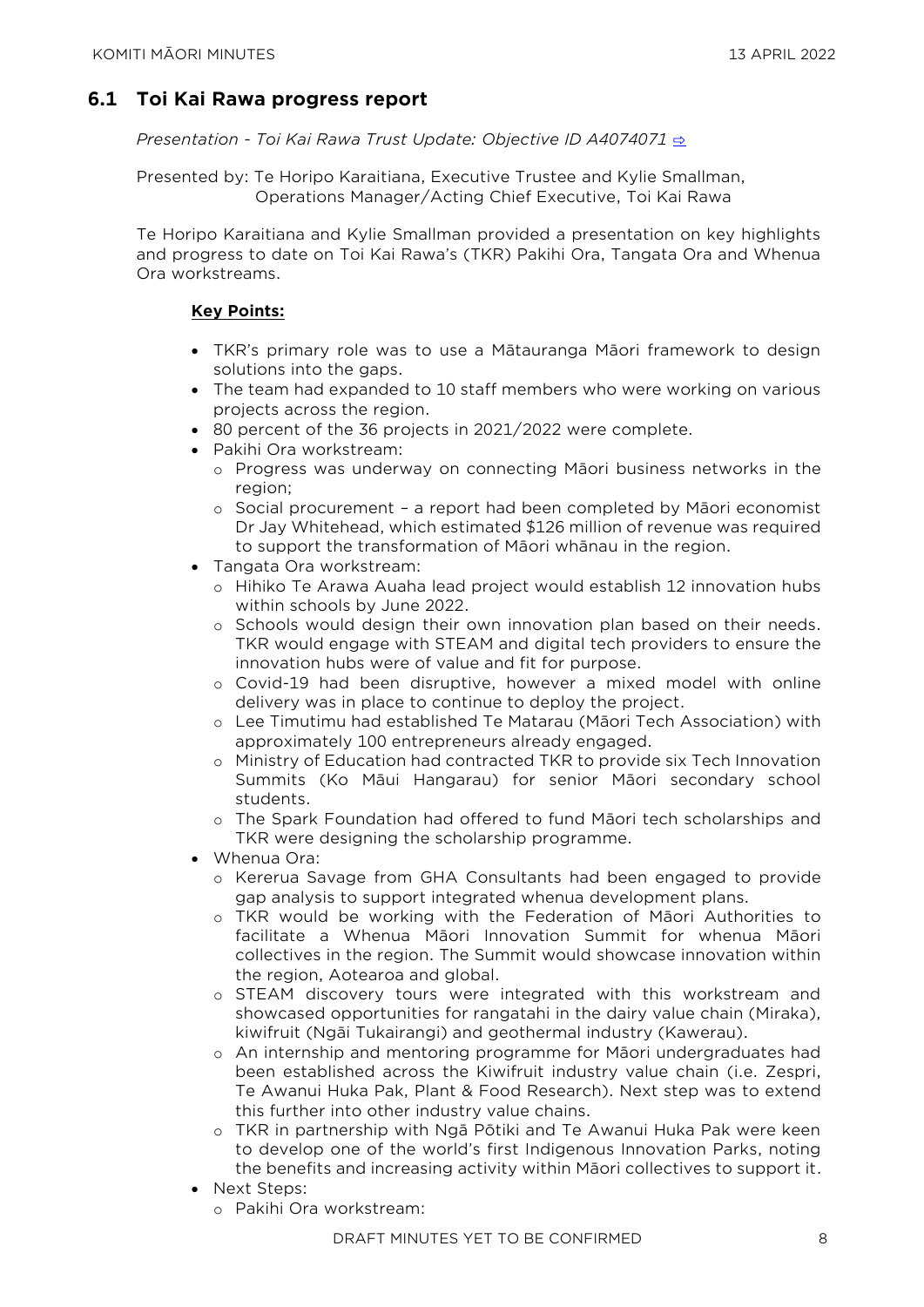- Continue to mobilise the Māori business eco-system.
- Progress advocacy on social procurement demand and supply. TKR were currently in discussions with Tauranga City Council and the Western Bay of Plenty District Council to secure Memorandums of Understanding.
- o Tangata Ora workstream:
	- Deployment of 21 school innovation hubs by the end of Year 2.
- o Whenua Ora workstream:
	- Development of a strategic report for Whenua Māori solutions lab.
	- Planning for a Whenua Māori Innovation Summit.

#### **In Response to Questions:**

- TKR's affiliation with the Tauranga Māori Business Network had provided understanding and learnings of what works for other sub-regional Māori business networks.
- TKR were starting to mobilise the Rotorua Māori Business Network and facilitate building leadership for the network.

12.49 pm – Cr Iti **entered** the meeting.

- TKR had progressed its alignment with other Economic Development Agencies (EDAs) and were now co-locating and hardwired in with Priority One and deepening strategic relationships with EDAs across their board networks.
- A report providing a regional overview and breakdown of TKR workstreams had been completed and was now in the final stages of review. Following the report's release, TKR would be available to present to Komiti Māori.

#### **Key Points - Members:**

- Thanked TKR for their presentation and applauded the progress made.
- Wished to see a six monthly dashboard that provided a breakdown with visual benchmarking of how projects were developing and tracking across the various economic development workstreams.

#### **In Response to Questions:**

• TKR's intent was to provide period reporting following the release of their initial annual report. TKR would be available to workshop and/or take a deeper dive into any operating areas that TKR work within.

#### **Resolved**

#### **That the Komiti Māori:**

**1 Receives the report, Toi Kai Rawa progress report.**

**McDonald/Winters CARRIED**

#### **Decisions Required Ngā Whakatau e Hiahiatia Ana**

#### **6.2 Approval of Partnerships with Māori Action Plan**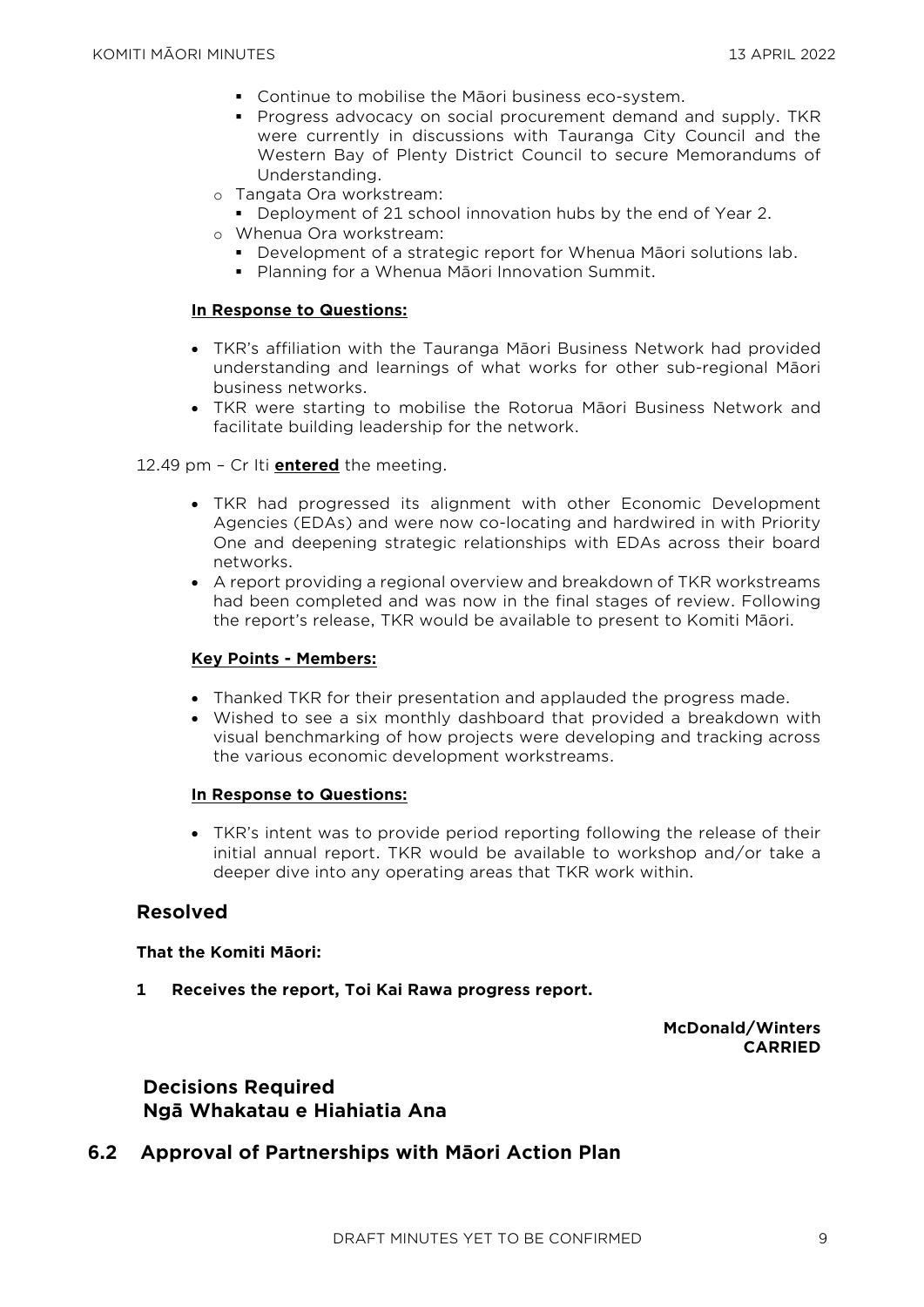Presented by: Kataraina O'Brien, Director Strategic Engagement and Toni Briggs, Senior Project Manager

#### **Key Points:**

- The Action Plan was presented for approval as part of Council's road map for transforming its partnerships with Māori.
- Council now had a Māori Partnerships programme and t the action plan if approved, would continue the work in this space.

#### **Key Points - Members:**

- The Action Plan would support Council to navigate into the future.
- The Māori partnerships space was moving ahead rapidly in a positive direction with significant investment made from a number of people.
- Regarding review provisions, considered that the Action Plan should be a living document that is kept up to date and constantly looking ahead.
- Supported the Māori Action Plan as a step change towards the Partnerships with Māori framework, which would need to evolve and provide for innovation in its implementation to accommodate better outcomes.

#### **Key Points - Staff:**

- Staff planned to include an extension of Te Hononga within the Action Plan as a wider Māori relationship engagement strategy.
- Recognised the Māori partnership space was complex, challenging and opportunistic, which the future document would be representative of.

#### **Resolved**

#### **That the Komiti Māori:**

- **1 Receives the report, Approval of Partnerships with Māori Action Plan.**
- **2 Approves the attached Partnerships with Māori Action Plan**
- **3 Delegates to the Strategic Engagement Director the ability to make minor amendments, if required, to the Partnerships with Māori Action Plan.**

**McDonald/Iti CARRIED**

**Information Only Hei Pānui Anake**

#### **6.3 Treaty Updates - Bay of Plenty**

Presented by: Herewini Simpson, Kaihautu – Te Amorangi Lead

#### **Key Points:**

- Provided a summary of Treaty settlement arrangements that were anticipated in 2022/23:
	- o Ngāti Rangitihi arrangement was a conventional co-governance model for the Tarawera River that may inaugurate towards the end of 2022;
	- o Te Whakatōhea arrangement was a relationship forum with a heavy focus on joint management agreements;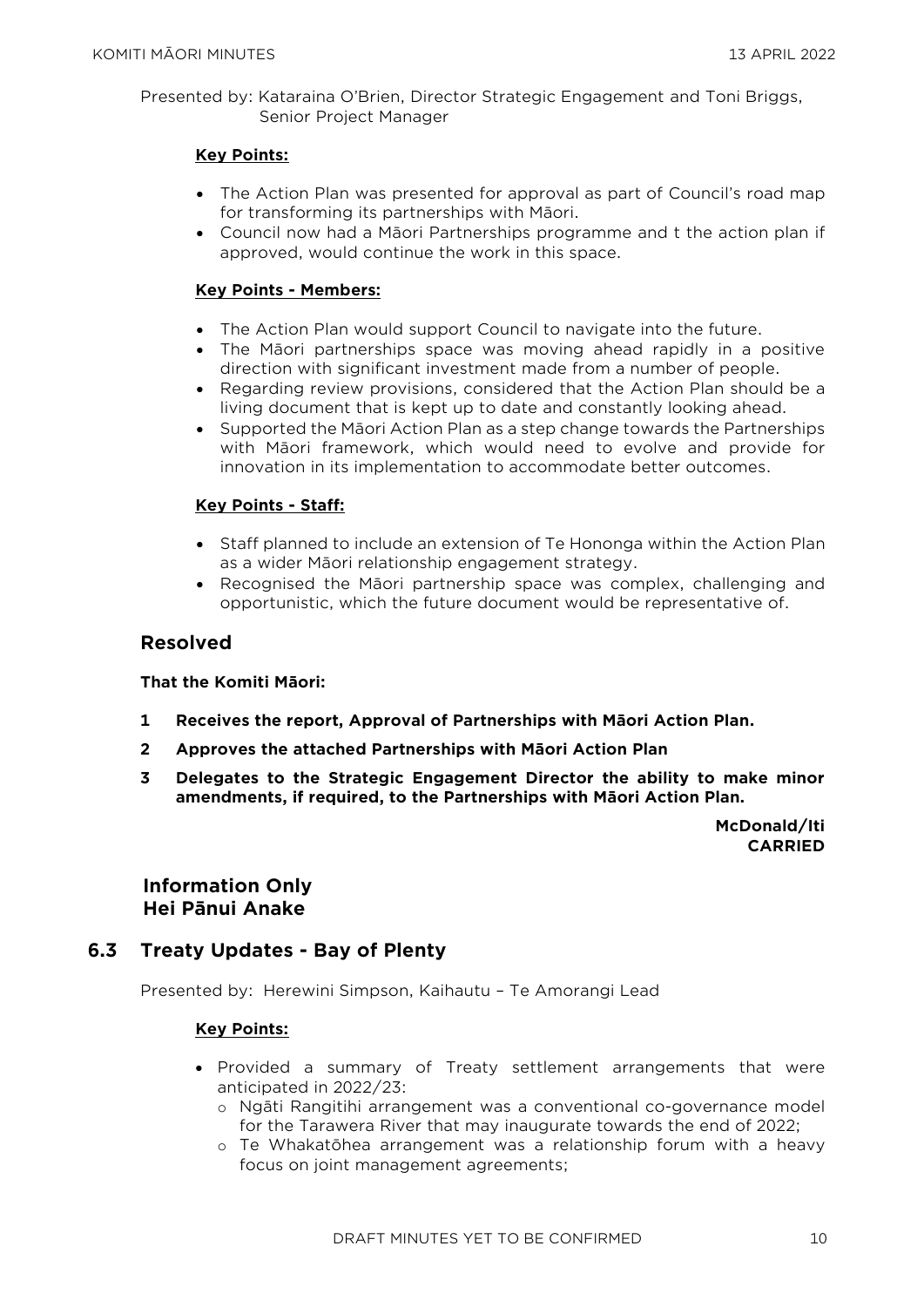- o Te Whānau a Apanui arrangement was bespoke comprising the entire rohe of Te Whānau a Apanui, which was expected to be established in 2023;
- o Staff had sought to negotiate flexibility for Council representation for the Whakatōhea and Tarawera arrangements in consideration of the number of governance fora.
- o A significant increase in Crown funding contribution had been agreed alongside the ability to transfer administrative responsibility in regard to Ngāti Rangitihi and Te Whakatōhea arrangements.
- The Waitangi Tribunal inquiry report for Motiti had provided clear advice for staff on who speak for tangata whenua groupings.
- Marine and Coastal Area hearing test cases for Ōpōtiki and Tauranga Moana appeals were still ongoing.

#### **Key Points - Members:**

• Pleased to see Crown funding contributions to support upcoming Treaty settlement arrangements, as a step forward from previous arrangements.

#### **Resolved**

#### **That the Komiti Māori:**

**1 Receives the report, Treaty Updates - Bay of Plenty.**

#### **Crosby/White CARRIED**

### **6.4 Ngā Kōrero a te Tiamana - Komiti Māori Chairperson's Report**

Presented by: Cr Matemoana McDonald

#### **Key Points:**

- Noted that the Making Good Decisions Programme was being supported by Council staff member Reuben Fraser.
- Congratulated staff for the recognition of Te Hononga Council's regional freshwater Māori engagement plan by Local Government New Zealand and which was now being used as a national template to assist others.

#### **Resolved**

#### **That the Komiti Māori:**

**1 Receives the report, Ngā Kōrero a te Tiamana - Komiti Māori Chairperson's Report.**

> **McDonald/Iti CARRIED**

# **7. Closing Prayer Karakia Kati**

A karakia was provided by Cr Te Taru White.